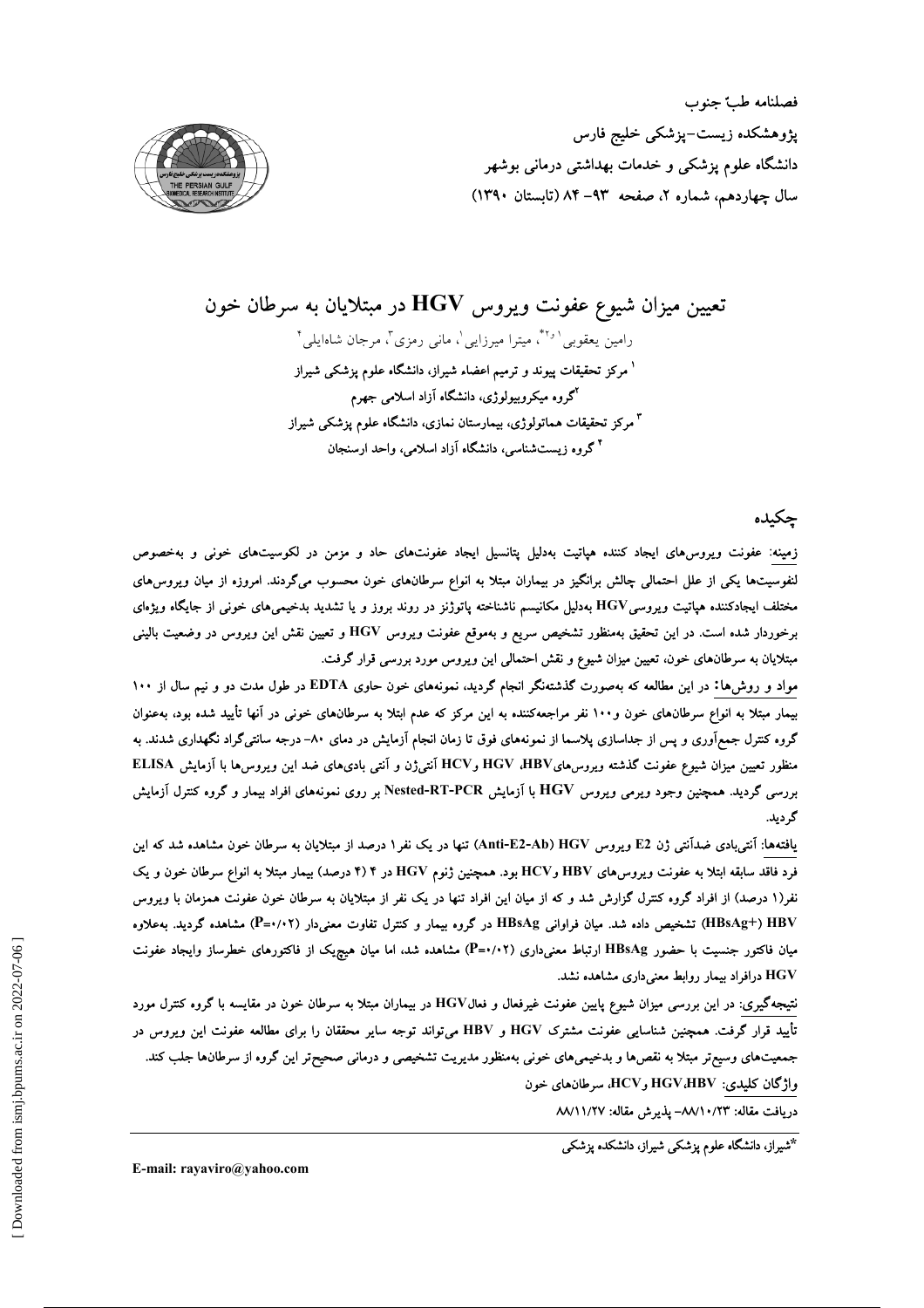گيرندگان مكرر خون (بيماران هموفيلي، تالاسمي، همودیالیز و مبتلایان به انواع سرطانهای خونی)، معتادین تزریقی، گیرندگان پیوند عضو، افراد دارای شرکای جنسی متعدد و نوزادان متولد شده از مادران آلوده به عفونت HGV میباشند (۱۰–۸). این ویروس قادر به تحریک دستگاه ایمنی میباشد و حضور آنتیبادی بر علیه پروتئین E2 پوششی ويروس (Anti-E2-Ab) نشانه عفونت قبلي و ياك شدن ویروس از بدن فرد آلوده میباشد (۳). مبنای بررسی وجود عفونت فعال این ویروس با سنجش وجود HGV-RNA با روش RT-PCR و مبناى بررسی ابتلا به عفونت گذشته این ویروس با سنجش آنتیبادی بر علیه پروتئین E2 با روش ELISA در نمونههای خون میسر میباشد. هر چند که در زمینه تعیین میزان عفونت HGV در جمعیتهای مختلف و بهخصوص در اهداكنندگان خون مطالعات متعددي انجام شده است و اعلام شده است که بهطور کلی آلودگی به عفونت HGV در اهدا کنندگان خون در کشورهای مختلف دنیا و از جمله ایران (بهغیر از کشورهای غرب آفریقا که عفونت این ویروس دارای میزان شیوع بالا (۵۰-۴۰ درصد میباشد) از یک شیوع نزدیک به یکدیگر و در حدود ۱۰–۵ درصد برخوردار میباشد (۶-۴ و ۱۳-۱۱). اما در زمینه تعیین میزان شیوع و نقش اختصاصی عفونت این ویروس در ایجاد بیماریهای مختلف مطالعات محدود و پراکندهای انجام شده است که سهم بررسی جايگاه عفونت HGV با توجه به پتانسيل عفونتزایی این ویروس در لکوسیتهای خونی و بهخصوص لنفوسيتها در ايجاد ويا تشديد علايم بالینی مبتلایان به سرطان خون بسیار ناچیز میباشد

#### مقدمه

احتمال بروز انواع سرطان خون يا لوسمي (Leukemia) با علتهای گوناگون بهصورت حاد ومزمن در افراد مختلف اجتماع وجود دارد. امروزه از میان علل متعدد و مختلف مؤثر در ایجاد سرطانهای خون يا محققان بر اهميت فعاليت بعضي از ويروس هاى ايجادكننده هياتيت بهعنوان فاكتورهاى خطرساز و تسهیل کننده سرطان خون تأکید دارند (۱ و ٢). با توجه به شيوع بالا ويروس هاىHCV وHBV در جامعه بيشتر مطالعات برروى تعيين نقش احتمالی HCV در افزایش احتمال بروز انواع سرطانهای خون معطوف گردیده است (۱ و ۲)، اما پتانسیل حضور سایر ویروس۵لی ایجاد کننده هپاتیت مزمن به غیر از HBV وHCV در خون و سلولهای خونی (لنفوسیتها) از قبیل عفونت ویروس هپاتیت نوع HGV) G) و عدم مطالعه دقیق فاکتورهای ایمونولوژیک و مولکولی ویروس فوق در مبتلایان به انواع سرطانهای بدخیم و خوشخیم خونی در این دسته از بیماران را نیز نمیتوان نادیده گرفت (۳-۷). ویروسKGV که با عنوان GBV-C نیز شناخته می شود، متعلق به خانواده فلاوی ویرویده می باشد و با برخورداری از RNA ژنومی مثبت از لحاظ ساختار ژنومی و خصوصیات بیولوژیک به ويروس HCV از اعضاي همين خانواده بسيار شبيه میباشد (۸). این ویروس اولین بار در سال ۱۹۹۵ از خون یک جراح که در سال ۱۹۵۰ به هپاتیت ایکتریک حاد مبتلا شد بهدست آمد (۱ و ۲). این ویروس به آسانی از راه انتقال خون و فراوردههای خونی و یا از راه مواجهه با خون مثل تزریق داخل وریدی و همودیالیز منتقل میشود. بنابراین گروههای در معرض خطر ابتلا به عفونت این ویروس شامل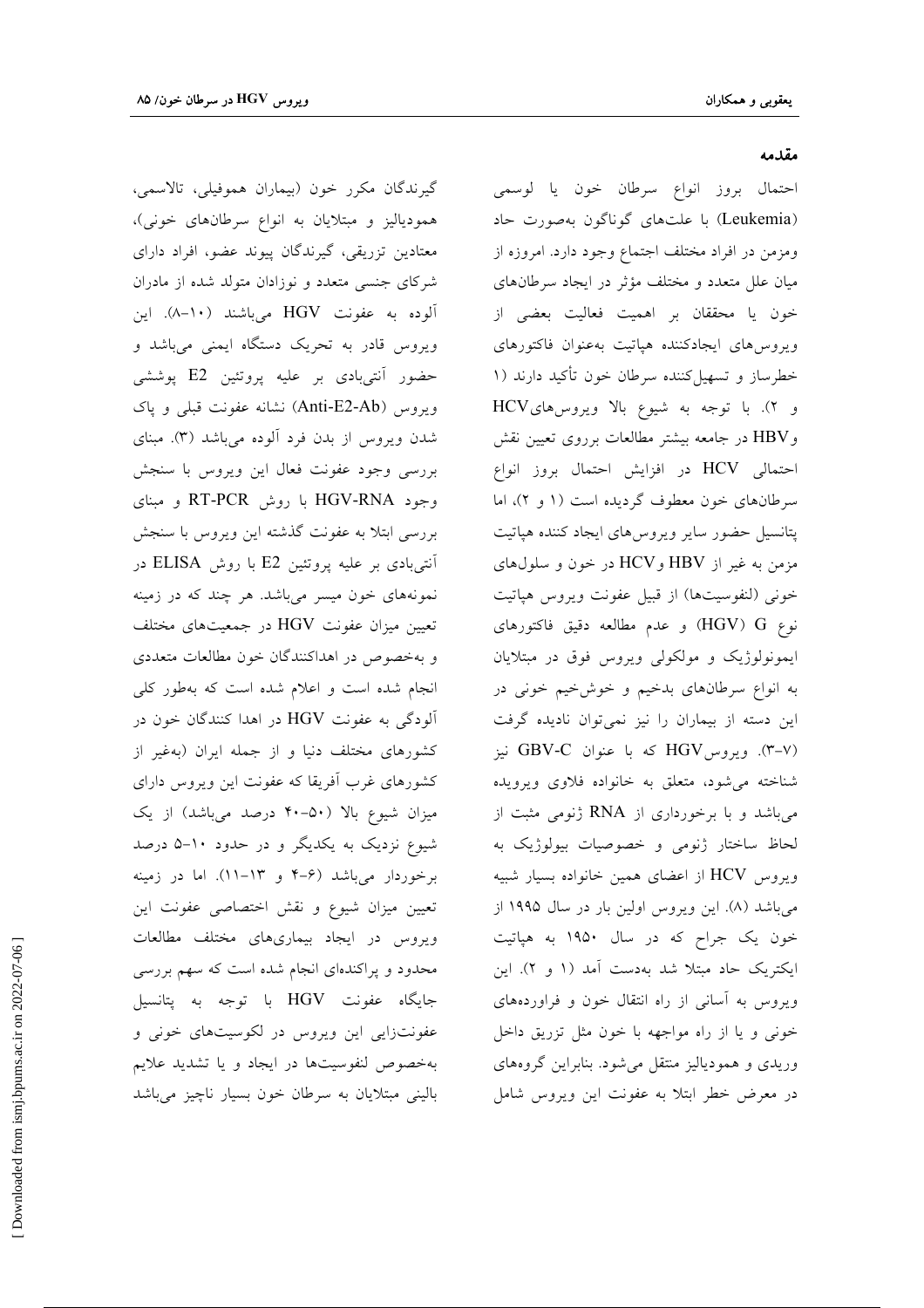که در زیر به نمونهای از این مطالعات اشاره می گردد: آقای گیانولیس (Giannoulis) و همکاران تأثیر عفونت ويروس هاى HGV و HCV را در بيماران مبتلا به B-NHL بررسی کردند و فقط توانستند آنتیبادی ضد HCV را ردیابی کنند اما در همین زمان در آلمان ثابت شد که HGV بهدلیل حضورش در لنفوسیتها افراد مبتلا به B-NHL یک ویروس Lymphotropic است (١۴). آقای ایدیلمن (Idilman) و همكاران نيز بيان كردند كه HGV می تواند به عنوان یک ریسک فاکتور در ایجاد سرطانهای خون عمل میکند (۱۵).

از طرف دیگر خانم مینتون (Minton) و همکاران با مطالعه بر روی بیماران مبتلا به لینفوما و دهندههای خون طبیعی حضور HGV را در مبتلایان به لینفوما تأييد كردند (١۶) و در آخرآقای يامادا (Yamada) و همکاران با مطالعه بر روی بیماران دریافتکننده پیوند مغز استخوان متوجه شدند که بر اثر سرکوب سیستم ایمنی علاوه بر HCV ویروس HGV هم باعث درگیریهای کبدی شده و میزان آمینوترانسفرازهای کبدی را تغییر داده است (۱۷). بنابراین با توجه به لینوتروپیسم ویروس HGV و عدم مطالعه میزان شیوع و نقش این ویروس در ایجاد و یا تشدید علایم بالینی در مبتلایان به انواع سرطان خون، بررسی میزان شیوع عفونت ویروس HGV در بیماران مبتلا به سرطانهای خون درحضور گروه کنترل مورد توجه قرار گرفت.

## مواد و روشکار

# بیماران و نمونهها بیماران مبتلا به انواع مختلف سرطان خون حاد و مزمن بستری در بخش هماتولوژی-آنکولوژی

بیمارستان نمازی شیراز در فاصله زمانی فروردین ۱۳۸۳ تا خرداد ماه ۱۳۸۵ و بیماران فاقد هرگونه اختلالات خونی و بستری در سایر بخشهای همین

بیمارستان در این تحقیق مورد مطالعه قرار گرفتند. همزمان با گرفتن یک نمونه خون حاوی EDTA از هر یک از ۱۰۰ بیمار مبتلا به سرطان خون و ۱۰۰ بیمار گروه کنترل، برای هر بیمار نیز یک فرم پرسشنامه با مشخصات از قبیل: سن، جنس، وضعیت تأهل، سطح تحصيلات، شغل، استعمال دخانيات، دريافت خون، دريافت پيوند مغز استخوان، اعمال جراحی و سابقه ابتلا به عفونتهای ویروسی از جمله HIV تهیه گردید. پلاسما هر یک از نمونههای خون جمع آوری شده پس از جداسازی در فریزر ۷۰– درجه سانتی گراد تا زمان انجام آزمایش ها نگهداری شدند. عوامل مداخلهگر: بهمنظور بررسی دقیق جایگاه عفونت ویروس HGV در بروز و یا تشدید علایم بالینی در بیماران مبتلا به انواع سرطان خون هر یک از نمونههای فوق پیش از بررسی از نظر امکان وجود عفونت HGV از نظر سابقه وجود عفونت ویروس های HBV و HCV مورد بررسی قرار گرفتند.

## أزمايشهاى ايمنولوژى

#### ارزیابی وجودآنتی بادی ضد HCV

بهمنظور تشخیص سابقه عفونت HCV در افراد مورد مطالعه در این بررسی، وجود و یا عدم وجود آنتیبادی ضد این ویروس در نمونه پلاسمای جمع آوری شده از گروه بیماران و گروه کنترل با استفاده از نسل سوم کیتهای ELISA، شرکت Diagnostic bioprobes) DIA.PRO. ايتاليا) بر اساس دستور کار موجود در کیت انجام شد.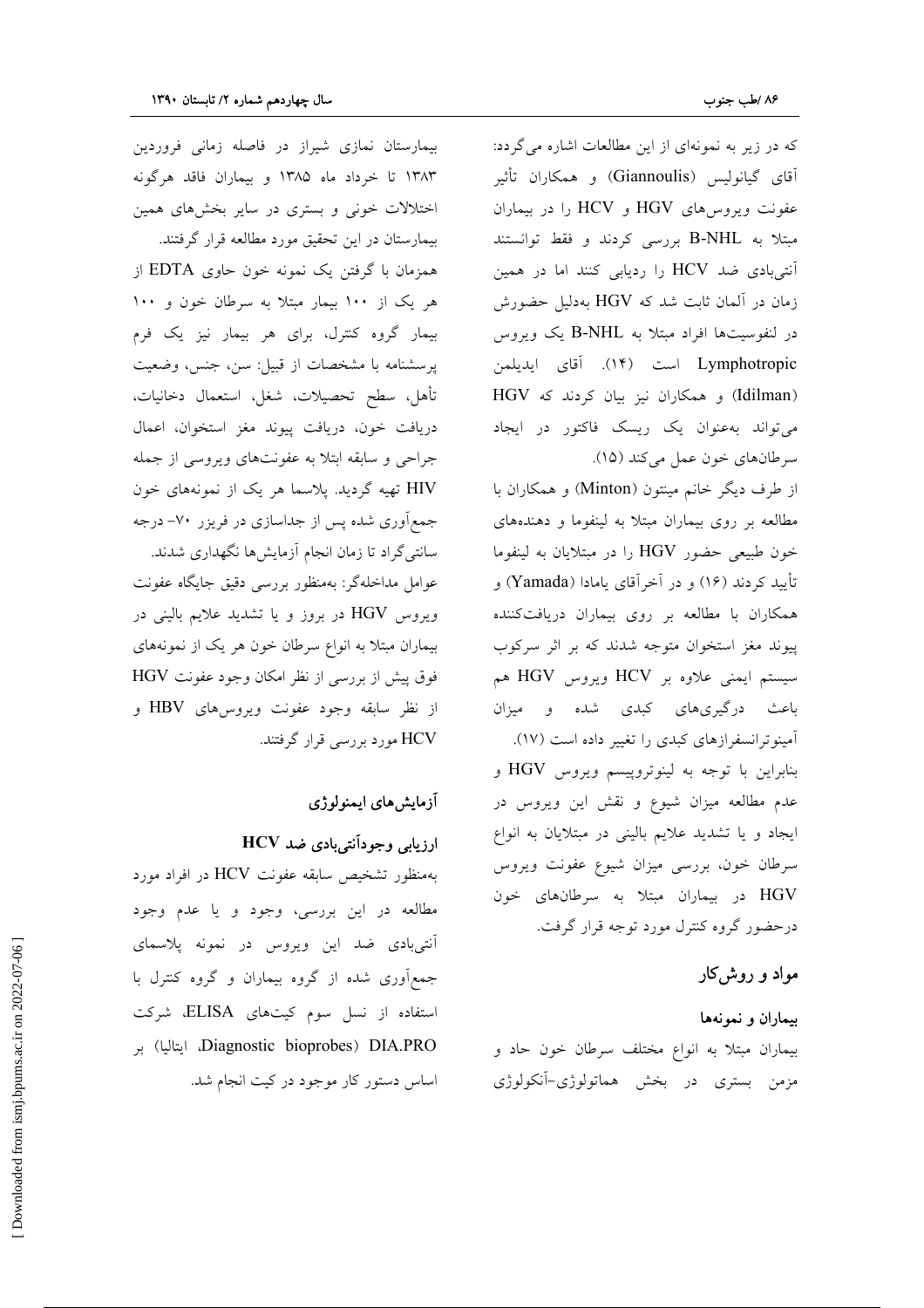#### ارزيابي وجود آنتي ژن HBsAg) HBs)

سابقه ابتلا به عفونت ويروس HBV در افراد مبتلا به سرطان خون و كنترل از طريق تعيين ميزان آنتي ژن سطحی ویروس هپاتیت B یا HBsAg در نمونه پلاسمای جمعآوری شده از این افراد با استفاده از نسل سوم كيتهاى ELISA، شركت DIA.PRO (Diagnostic bioprobes 1، ايتاليا) براساس دستور کار موجود در کیت، صورت گرفت.

#### ارزيابي وجود آنتي بادي ضدHGV

امکان وجود عفونت گذشته HGV از طریق تعیین آنتی بادی تولید شده بر علیه پروتئین E2 پوششی ويروس (Anti-E2-Ab) در نمونه پلاسمای جمع آوری شده از گروه بیماران بهکمک نسل سوم **ELISA** شر کت كيت هاي Diagnostic automation امریکا و بر اساس دستور کار موجود در کیت، مورد ارزیابی قرار گرفت.

## روش های مولکولی استخراج HGV-RNA

برای استخراج ژنوم HGV از نمونههای پلاسما جمع آوری شده از مبتلایان به سرطان خون و افراد گروه کنترل از روش فنل کلروفرم تغییر یافته که شرح آن در زیر می آید استفاده شد: در این روش ۱۰۰ میکرولیتر از هر یک از نمونههای پلاسما با ۵۰۰ میکرولیتر از محلول RNX plus تا زمان حل شدن توده تشکیل شده مخلوط و بهمدت ۱۰ دقیقه بر روی یخ قرار داده شد. سپس ۲۰۰ میکرولیتر از کلروفرم به محلول بدست اَمده اضافه و پس از ۳–۵ ثانیه مخلوط کردن بهمدت ۱۰ دقیقه در دور ۱۲۰۰۰ سانتریفیوژ گردید. به فاز آبی بهدست آمده پس از انتقال به ميكروتيوبهاي جديد بهميزان هم حجم آنها (۳۰۰–۲۵۰ میکرولیتر) ایزوپروپانول اضافه و پس از

۰۳–۵ ثانیه مخلوطکردن بهمدت ۳۰ دقیقه در دمای ۲۰-درجه سانتی گراد قرار داده شد. سیس بهمدت ۱۵ دقیقه در دور ۱۲۰۰۰ نمونهها سانتریفیوژ گردید. پس از تخليه فاز آبي ايجاد شده، به رسوب باقيءانده مقدار ۲۰۰ میکرولیتر اتانول ۷۰ درصد افزوده و پس از ۳-۵ ثانيه مخلوطكردن نمونهها بهمدت ١۵ دقيقه در دور ۱۲۰۰۰اسانتریفیوژ گردید. در پایان پس از دور ریختن فاز آبی ایجاد شده برای مدت ۳۰-۲۰ دقیقه رسوب باقی مانده در دمای اتاق نگهداری شده تا کمی خشک گردد و سپس به هر میکروتیوب مقدار ۳۰ میکرولیتر آب حاوی DEPC اضافه کرده و RNA استخراج شده تا زمان انجام آزمایش RT-PCR در فریزر ۸۰– درجه سانتي گراد نگه مي شود.

## آزمایش HGV-Nested-RT PCR

### طراحي و توليد پرايمر

ابتدا ترادفهای مربوط به ناحیه UTR-'5 سویههای MGV از بانک اطلاعاتی NCBI جمع[وری و با استفاده از روش multiple alignment و بهرهگیری از نرمافزارهای Alignment software ترادفهای مورد نظر از نظر اختصاصیت و ساختمان مولکولی مورد ارزیابی و مقایسه قرار گرفت. در پایان نیز با بهرهگیری از نرمافزارGene Runner دو جفت پرایمر اختصاصی برای تکثیر دو قطعه از ژنوم HGV بصورت Nested-RT-PCR طراحی گردید و برای تولید به شركت Bioneer سفارش داده شد. ترادف جفت شامل: بيروني پرايمر , 5'-GGTCGTAAATCCCGGTCACC-3' '5'-CCCACTGGTCCTTGTCAACT-3 قطعه ٢۶٢جفت باز را تكثير مي كند. همچنين جفت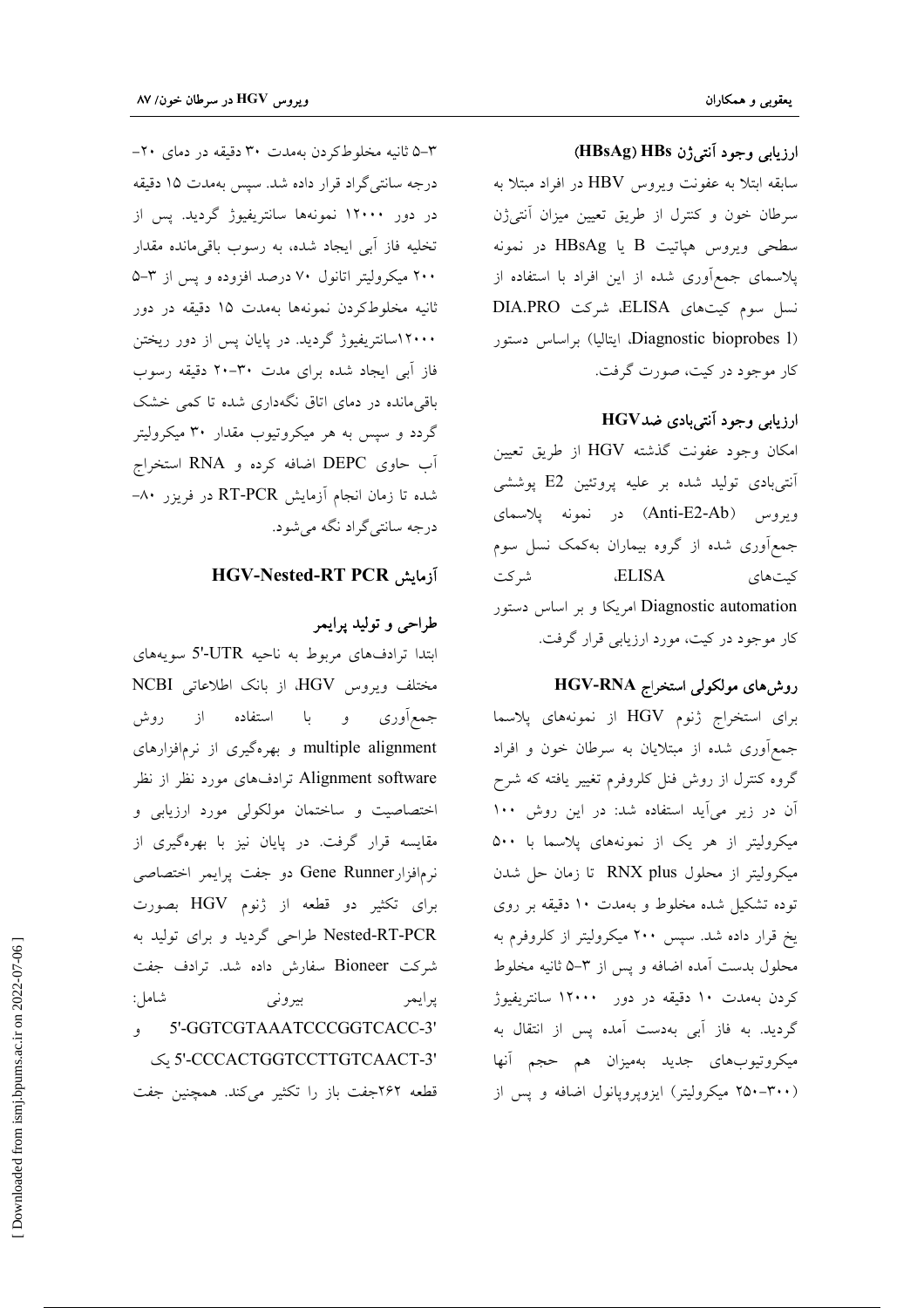پرايمر درونې شامل:

5'-TAGCCACTAGAGGTGGGTCT-3' '5'-ATTGAAGGGCGACGTGGACC-3 قطعه داخلی قطعه ابتدایی بهطول ۱۸۸ جفت باز را تکثیر مى كند.

#### توليد cDNA

برای تولید cDNA از ژنوم HGV مخلوطی شامل: مقدار ۴ میکرولیتر از RT-PCR-Buffer با غلظت یک برابر از Random Hexamer ۱ میکرولیتر ۱، میکرولیتر از RNAse Inhibitor با غلظت ۴۰ واحد در هر میکرولیتر، مقدار ۲/۵ میکرولیتر از dNTPs با غلظت ۲۰۰ ماکرومول، مقدار ۰/۷۵ میکرولیتر از آنزیم ریورس ترانسکریپتاز M-Mulv با غلظت ۲۰۰ واحد در هر میکرولیتر و مقدار ۸/۲۵ میکرولیتر آب مقطر تهیه و در میکروتیوبهای ۰/۵ میکرولیتری ریخته می شد. سیس بهمخلوط فوق مقدار ۳ میکرولیتر از HGV-RNA استخراج شده اضافه و مخلوط می شد. باید توجه داشت که در میکروتیوپ کنترل منفی چیزی بهمخلوط تولید cDNA اضافه نشده و در میکروتیوپ کنترل مثبت بهمخلوط فوق کنترل مثبت اضافه میگردید. پس از اتمام مراحل اضافهکردن RNA درب تیوبها بسته شد و در شرایط استریل میکروتیوپها بهدستگاه ترموسایکلر منتقل می شدند. برنامه تولید C-DNA از یک سیکل شامل شرایط ۲۵ درجه سانتي گراد بهمدت ۵ دقيقه، ۴۲ درجه سانتي گراد بهمدت ۶۰ دقیقه و ۷۲ درجه سانتی گراد بهمدت ۱۰ دقيقه تشكيل مي شد.

#### مرحله اول آزمایش HGV-Nested-RT PCR

با استفاده از پرایمرهای بیرونی یک قطعه ۲۶۲جفت باز از $\rm{DNA}$  تولید شده از ژنوم  $\rm{HGV}$  با استفاده از

مخلوط مرحله اول واكنش Nested-RT-PCR از ترکیباتی که در زیر می آید تکثیر شد: مقدار ۲/۵ میکرولیتر از PCR-Buffer با غلظت یک برابر، مقدار ۰/۷۵ میکرولیتر از MgCl2 با غلظت ۱/۵ میل مول، مقدار ۰/۵ میکرولیتر از dNTPs با غلظت ۲۰۰ میلی مول، مقدار ۰/۲۵ میکرولیتراز پرایمرهای بیرونی با غلظت ٠/١ ميكرومول، مقدار١٢٥/ميكروليتر از آنزيم Taq polymerase با غلظت ۲/۵ واحد و مقدار ۲ میکرولیتر از cDNA سنتز شده بههمراه مقدار ۱۸ میکرولیتر آب مقطر دیونیزه پس از تولید مخلوط فوق در کنار کنترلهای منفی و مثبت مرحله اول واکنش RT-PCR با برنامه ترموسايكلر شامل سيكل آول: دمای ۹۵ درجه سانتی گراد بهمدت ۵ دقیقه، سیکل دوم: ۹۴ درجه سانتیگراد بهمدت ۵۰ ثانیه، ۵۵ درجه سانتیگراد بهمدت ۴۰ ثانیه و ۷۲ درجه سانتیگراد بهمدت ۵۰ ثانیه برای ۲۵ سیکل و سیکل سوم: ۷۲ درجه سانتي گراد بهمدت ٣ دقيقه انجام مي گرديد.

AdV-Nested-RT PCR مرحله دوم آزمایش در مرحله دوم آزمایش Nested-RT-PCR بهکمک پرایمرهای درونی یک قطعه ۱۸۸جفت باز از ژنوم HGV-RNA از قطعه ۲۶۲ جفت باز تکثیر شده در مرحله اول تولید می شد. مواد تشکیل دهنده مخلوط مرحله دوم آزمایش Nested-RT-PCR شامل: مقدار ۲/۵ میکرولیتر ازPCR-Buffer با غلظت یک واحد، ۰/۷۵ میکرولیتر از MgCl2 با غلظت ۲میل<sub>ی</sub> مول، ۰/۵ میکرولیتراز dNTPs با غلظت ۲۰۰ میل<sub>ی</sub>مول، ۰/۵ میکرولیتر از پرایمرهای درونی با غلظت ۰/۱ ۲۵/۰ میکرولیتر از آنزیم ميلي مول، Taq polymerase با غلظت ۲/۵ واحد و ۱ میکرولیتر از محصول PCR مرحله اول بههمراه ۱۸ میکرولیترأب مقطر دیونیزه بود. مخلوط تولید شده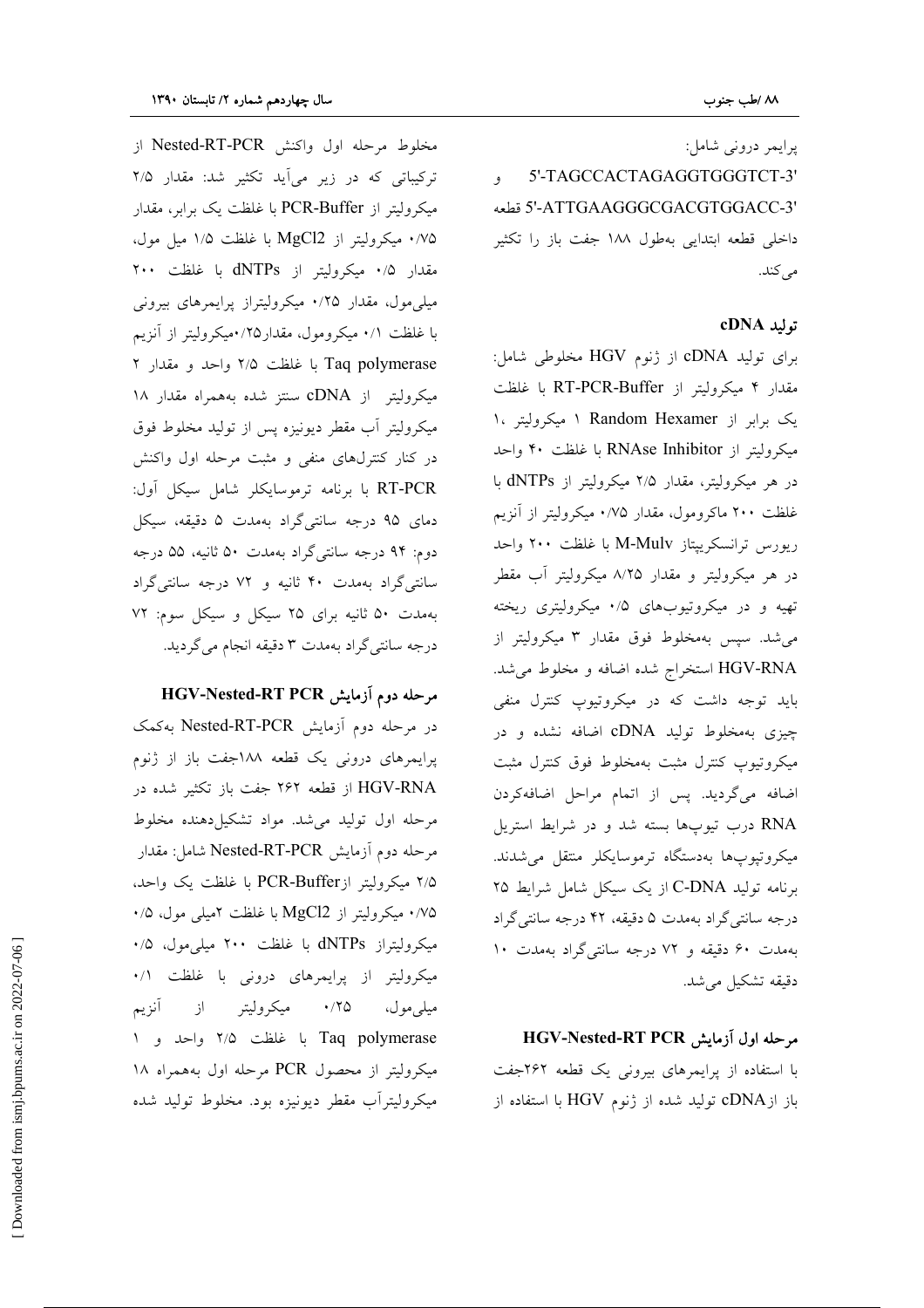در کنار کنترل های منفی و مثبت مرحله دوم واکنش RT-PCR با برنامه ترموسايكلر شامل سيكل اول: دمای ۹۵ درجه سانتی گراد بهمدت ۵ دقیقه، سیکل دوم: ۹۴ درجه سانتیگراد بهمدت ۴۰ ثانیه، ۶۴ درجه سانتیگراد بهمدت ۳۵ ثانیه و ۷۲ درجه سانتی گراد بهمدت ۴۰ ثانیه برای ۳۵ سیکل و سیکل سوم: ۷۲ درجه سانتیگراد بهمدت ۳ دقیقه، انجام گر دید.

#### آشکارسازی محصول RT-PCR

با استفاده از غلظت ۱/۵ (درصد) ژل آگاروز تهیه شده در بافر TAE و PH=۷/۸ محصولات مرحله دوم آزمايشHGV-Nested-RT PCR الكتروفورز وبا محلول اتیدیوم بروماید باندهای ایجاد شده برروی ژل رنگآمیزی شده و سپس عکس برداری گردیدند.

### آناليز آمارى

دراین مطالعه میزان شیوع عفونت ویروس HGV در بیماران مبتلا به انواع سرطان خون و همچنین نقش فاکتورهای خطرساز در تشدید و تقویت عفونت این ویروس مورد تجزیه و تحلیل آماری قرار گرفت. بههمین منظور در این تحقیق از روشهای آنالیز آماری موجود در نرمافزار کامپیوتری SPSS ( SPSS USA.Il،Chicago.Inc) نسخه ١٥ استفاده گرديد. روشهای تحلیلی مورد استفاده شامل: آنالیزهای توصیفی با روشهای Explore ،Crosstab و Frequencies و تعیین روابط معنیدار در میان دادهای بهدست آمده از این تحقیق با روش های Parametric and nonparametric شامل: Two-tailed Fisher's exact test .chi-square bivariate and normal correlation روش های همچنین سطح معنیدار روابط آماری بررسی شده

(P<۰/۰۵) تعیین گردید.

#### بافتهها

یکصد بیمار شرکت داده شده در این تحقیق از نظر نوع سرطان خونی که به آن مبتلا بودند به قرار زی طبقهبندی می شوند: ۲۹ نفر مبتلا به لوسمی لنفاوی حاد (ALL.n=۲۹)، ۱۲ نفر مبتلا به لوسمي لنفاوي مزمن (CLL n=۱۲)، ۴۵ نفر مبتلا به لوسمی میلوئیدی حاد (AML a=\*0)، ۲ نفر مبتلا به لوسمی میلوئیدی مزمن (CML n=۲)، ۲ نفر مبتلا به لوسمی سلولهای مویی (HCL n=۲)، نفر مبتلا به مالتييل ميلوما (M.M n=۶) و۴ نفر مبتلا به سایر انواع لوسمی (n=۴) و ۱۰۰ بیمار گروه کنترل می باشد. از میان ۱۰۰ بیمار مبتلا به سرطان خون ۶۳ نفر مرد و ۳۷ نفر زن با میانگین سنی ۴۱ سال و از میان ۱۰۰ بیمار گروه کنترل ۳۹ نفر مرد و ۶۱ نفر زن با میانگین سنی ۳۶ سال وجود داشتند.

### $HCV$ آلودگی به عفونت

سابقه ابتلا به عفونت HCV و وجود أنتي بادي ضد اين ویروس (HCV-Ab) در ۳ نفر (۳ درصد) از بیماران مبتلا به انواع سرطان خون يافت شد. اما آنتي بادي ضد HCV در هیچ یک از افراد گروه کنترل شناسایی نگردید. میان شیوع عفونت HCV در افراد بیمار در مقایسه با افراد گروه کنترل تفاوت معنیدار (P=۰/۱۲۳) مشاهده نگردید. میان عفونت HCV و فاکتورهای خطرساز بررسی شده رابطه معنے دار مشاهده نگردید.

### آلودگی به عفونت HBV

عفونت ويروس HBV از نظر سابقه وجود أنتىژن سطحی ویروس هپاتیت HBsAg) B) در ۸ نفر (۸ درصد) از گروه بیمار و تنها در ۲ نفر (۲ درصد) از افراد گروه کنترل تشخیص داده شد. میان شیوع عفونت HBV در افراد بیمار در مقایسه با افراد گروه کنترل تفاوت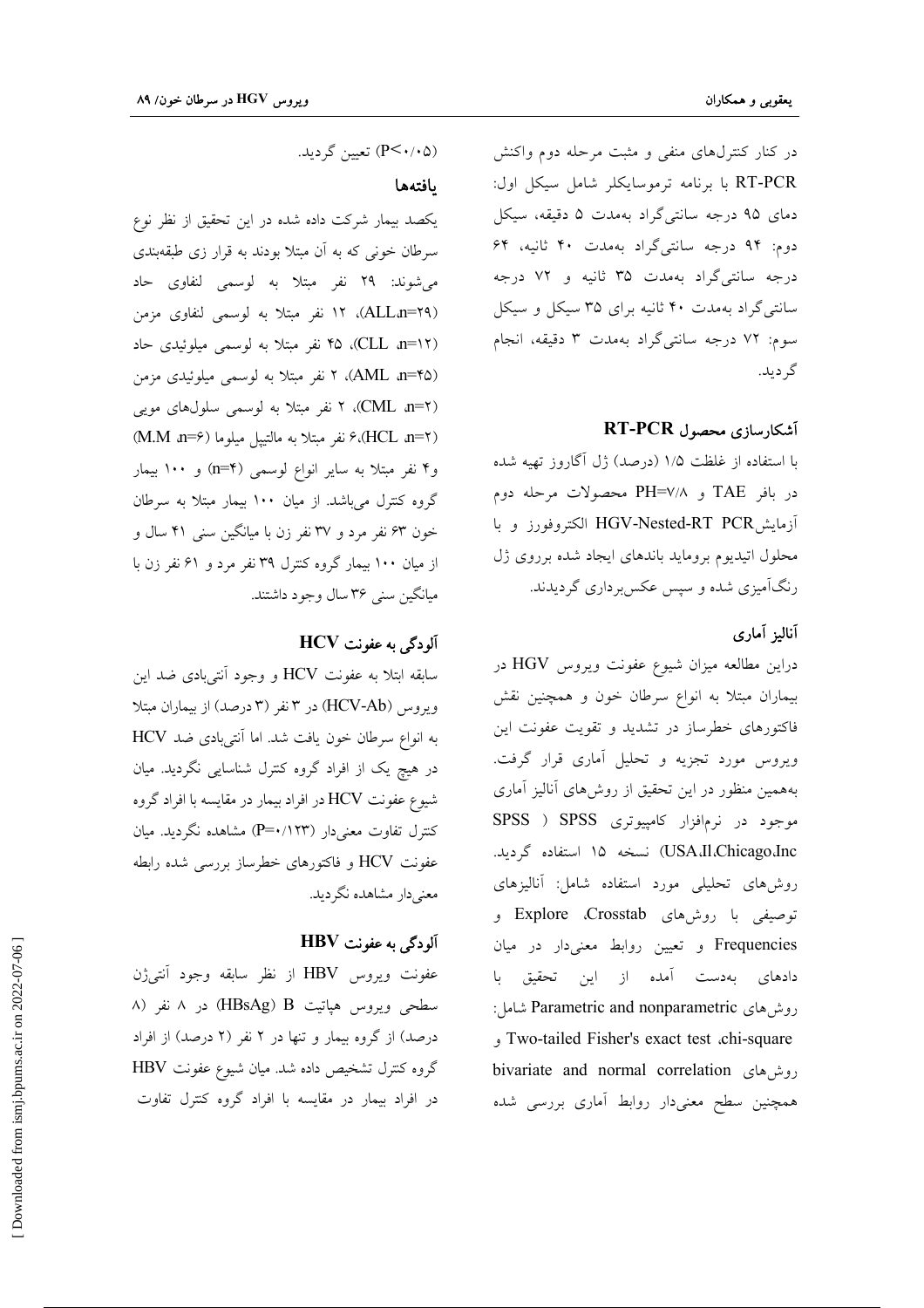معنیدار (P=۰/۰۲) مشاهده شد. همچنین بهغیر از ارتباط معنیدار شیوع عفونت HBV با فاکتور جنسیت (P=٠/٠٢) رابطه معنیدار دیگری میان عفونت HBV وفاكتورهاي خطرساز بررسي شده مشاهده نگرديد.

## آلودگی به عفونت HGV

نتایج بررسی میزان آلودگی افراد گروه مبتلا به سرطان خون و افراد گروه کنترل به عفونت HGV از نظر سرولوژیکی و از نظر مولکولی عبارتست از: از نظر سرولوژی آنتیبادی ضدآنتیژن E2 ویروس HGV (Anti-E2-Ab) تنها در یک نفر(۱ درصد) از مبتلایان به سرطان خون مشاهده شد که این فرد فاقد سابقه ابتلا به عفونت ويروس هاي HBV وHCV بود.

از نظر مولکولی ژنوم HGV در ۴ بیمار (۴ درصد) مبتلا به انواع سرطان خون گزارش شد. که از میان این افراد تنها در یک نفر عفونت همزمان با ویروس HBV (نتيجه مثبت HBsAg) تشخيص داده شد. از افراد گروه کنترل نیز تنها یک نفر(۱ درصد) به HGV-RNA ألوده بود كه سابقه ألودگي به عفونت ویروس های HBV و HCV در این بیمار مشاهده نگردید. همچنین میان عفونت HCV و فاکتورهای خطرساز بررسي شده رابطه معنىدار مشاهده نگرديد.

## آلودگی به عفونت همزمان ویروس های HGV dBV HCV,

از یکصد بیمار مبتلا به انواع سرطان خون تنها در یک بیمار عفونت همزمان ویروس های HBV وHCV تشخیص داده شد. عفونت همزمان ویروسهای HBV وHGV نیز تنها در یک بیمار مشاهده شد. اما عفونت همزمان ويروسرهاى HCV وHGV و همچنين عفونت همزمان سه ویروس HGV ،HBV و HCV در هیچیک از افراد بیمار مشاهده نشد. بهعلاوه عفونت همزمان

(دوگانه و سهگانه) ویروس های HGV HBV و HCV در هیچیک از افراد گروه کنترل تشخیص داده نشد.

## تحلیل آماری رابطه میان نتایج اطلاعات پرسشنامهای با عفونت ويروس هاى HGV ،HBV وHCV

از میان تمامی عوامل خطرساز مطرح شده در پرسشنامه تنها میان عامل جنسیت و میزان مثبت بودن شاخصه HBs Ag ارتباط معنیدار مشاهده گردید و میان هیچیک از عوامل خطرساز مانند اعمال جراحي، پيوند مغز استخوان، سابقه عفونت HIV و دريافت خون با شاخصههای سرولوژی و مولکولی عفونتزایی این سه ويروس ارتباط معنىدارى مشاهده نگرديد.

#### تحليل وضعيت مبتلايان به عفونت فعال و گذشته HGV

از ۴ بیمار مبتلا به سرطان خونآلوده به عفونت فعال ويروس HGV (مثبت از نظر HGV-RNA) دو بيمار زن و دو بیمار مرد بودند. از این بیماران دو بیمار مبتلا به سرطان خون از نوع ALL و دو بیمار مبتلا به سرطان خون از نوع AML بودند. در تمامی این بیماران سابقه دریافت خون و شیمی درمانی مشاهده شد.

این ۴ بیمار تنها در یک بیمار سابقه عمل جراحی و در یک بیمار سابقه مصرف دخانیات گزارش شد. تنها یکی از این بیماران علاوه بر آلودگی به عفونت ویروس HGV سابقه ابتلا به سایر ویروس۵ای شایع قابل انتقال از طریق خون و فراوردههای خونی مانند ویروسهای هپاتیت و ایدز یعنی سابقه آلودگی به عفونت HBsAg) HBV مثبت) را داشتند. همچنین ۳ نفر از این بیماران جوان و در رده سنی ۲۰–۳۰ سال و تنها یک بیمار پیر و در رده سنی ۶۰–۵۰ سال قرار داشت. هیچیک از این بیماران سابقه خالکوبی، حجامت، سابقه مصرف مواد مخدر تزریقی و غیرتزریقی، سابقه جراحت شيميايي و سابقه دياليز نداشتند. بهعلاوه هیچکدام از این بیماران بهدلیل ابتلا به سرطان خون تحت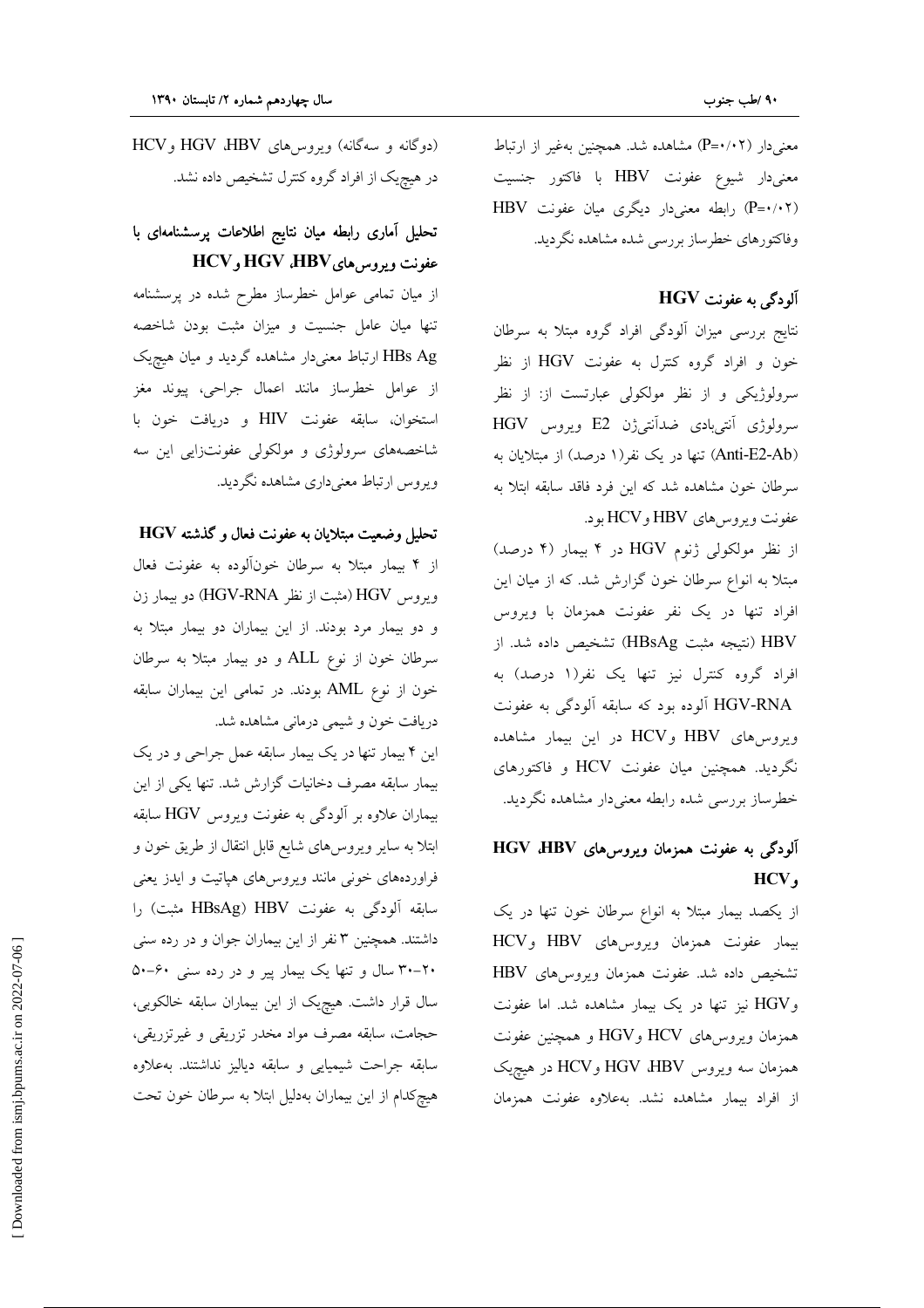عمل پیوند مغز استخوان قرار نگرفته بودند. همچنین یک بیماریکه از نظر سرولوژی سابقه ابتلا به عفونت گذشته ويروس HGV-Ab) HGV) مثبت را داشت نيز آقايي ۲۴ ساله و مبتلا به سرطان خون از نوع ALL بود. در این بیمار سابقه دریافت خون و شیمیدرمانی وجود داشت اما سابقه عمل جراحی و یا دریافت پیوند مغز استخوان گزارش نشد. این بیمار سابقه ابتلا به سایر ویروس های شایع از طریق خون و فراوردههای خونی مانند ویروس های هپاتیت و ایدز را نداشت. اما این بیمار سابقه مصرف دخانیات را داشت. در این بیمار نیز سابقه خالکوبی، حجامت، سابقه مصرف مواد مخدر تزریقی و غیرتزریقی، سابقه جراحت شیمیایی و سابقه دياليز ديده نشد.

#### بحث

محققان بر این عقیدهاند که عوامل متعددی از قبیل عوامل ژنتیکی، فیزیولوژیکی، جسمانی، بیماریهای زمینهای، عوامل عفونی و غیرعفونی در ایجاد و یا تشدید علایم بالینی بروز کرده در مبتلایان به انواع سرطان خون حاد و مزمن بهطور مستقیم و غیرمستقیم تأثیر دارند (۴–۱). بههمین منظور بررسی هر یک از عوامل یاد شده در دستور کار محققانیکه در زمینه بیماریهای هماتولوژی و انکولوژی فعالیت دارند، میباشد.

از میان عوامل عفونی که احتمال دارد در بروز و یا تغییر تابلو بالینی بیماران مبتلا به انواع سرطان خون حاد و مزمن نقشی داشته باشند، عفونت ویروسهای ایجادکننده هپاتیت بهدلیل برخورداری از پتانسیل ایجاد عفونت گسترده در جمعیتهای گوناگون، قابلیت انتشار سريع از طريق ترشحات مختلف بدن و خون و فراوردهای خونی و همچنین توانایی ایجاد عفونت

فعال و یا پایدار در لکوسیتهای خونی و بهخصوص لمفوسیتها از جایگاه ویژهای برخوردار می باشد (۳-۷). در سال های اخیر بیشتر محققان به بررسی نقش و جایگاه ویروسهای شایع هپاتیت از جمله ويروس هاى HBV وHCV در نحوه بروز و يا تشدید بیماری انواع سرطان خون پرداخته (۲۰-۱۸) و بر بررسی مکانیسم ناشناخته پاتوژنزویروس دیگر هپاتیت یا HGV در روند بیماری بدخیمیهای خونی كمتر متمركز شدهاند. بنابراين در اين مطالعه بهعنوان اولین گام تعیین میزان شیوع سرولوژیکی و مولکولی این ویروس در مبتلایان به لوسمی مورد توجه قرار گرفت. در این بررسی میزان شیوع ژنوم HGV در نمونههای خون افراد کنترل تنها ۱ درصد بود.

همچنین شیوع عفونت فعال و گذشته HGV در دو مطالعه جداگانه در اهداکنندگان خون در تهران بهترتیب ۱ درصد و۴/۲ درصد گزارش گردید (۱۱ و ۱۲). در صورتیکه در ایالات متحده فراوانی HGV-RNA که نشانهی عفونت فعال ویروس است ۷-۱ درصد، در كشورهاى غربى مانند فرانسه، آلمان، اسپانيا، ايتاليا، چک، یونان، نروژ، اسکاتلند، بهترتیب میزان فراوانی هياتيت G فعال ٣/٢، ۴–١/٩، ٩/٧–١/٥، ٣-١/٢، ٢/١٥، ۱۰، ۲/۵ و ۲/۲۵ درصد برآورد گردیده است و در کشورهای اسیایی مثل تایوان، عربستان و چین نیز میزان شیوع هپاتیت G ۳، ۳، ۲–۰/۵ و ۱ درصد گزارش شده است (۴).

در آمریکای جنوبی نیز فراوانی ویروس، آمار متفاوتی دارد به گونهای که به ترتیب در آرژانتین، بولیوی و برزیل ۵/۵ درصد، ۱۴/۶ درصد و ۱۰-۹ درصد تخمین زده شده است (۵). اما میزان شیوع HGV-RNA در مبتلایان به سرطان خون ۴ درصد و میزان شیوع Anti-E2-Ab در این بیماران ۱ درصد تعیین شد.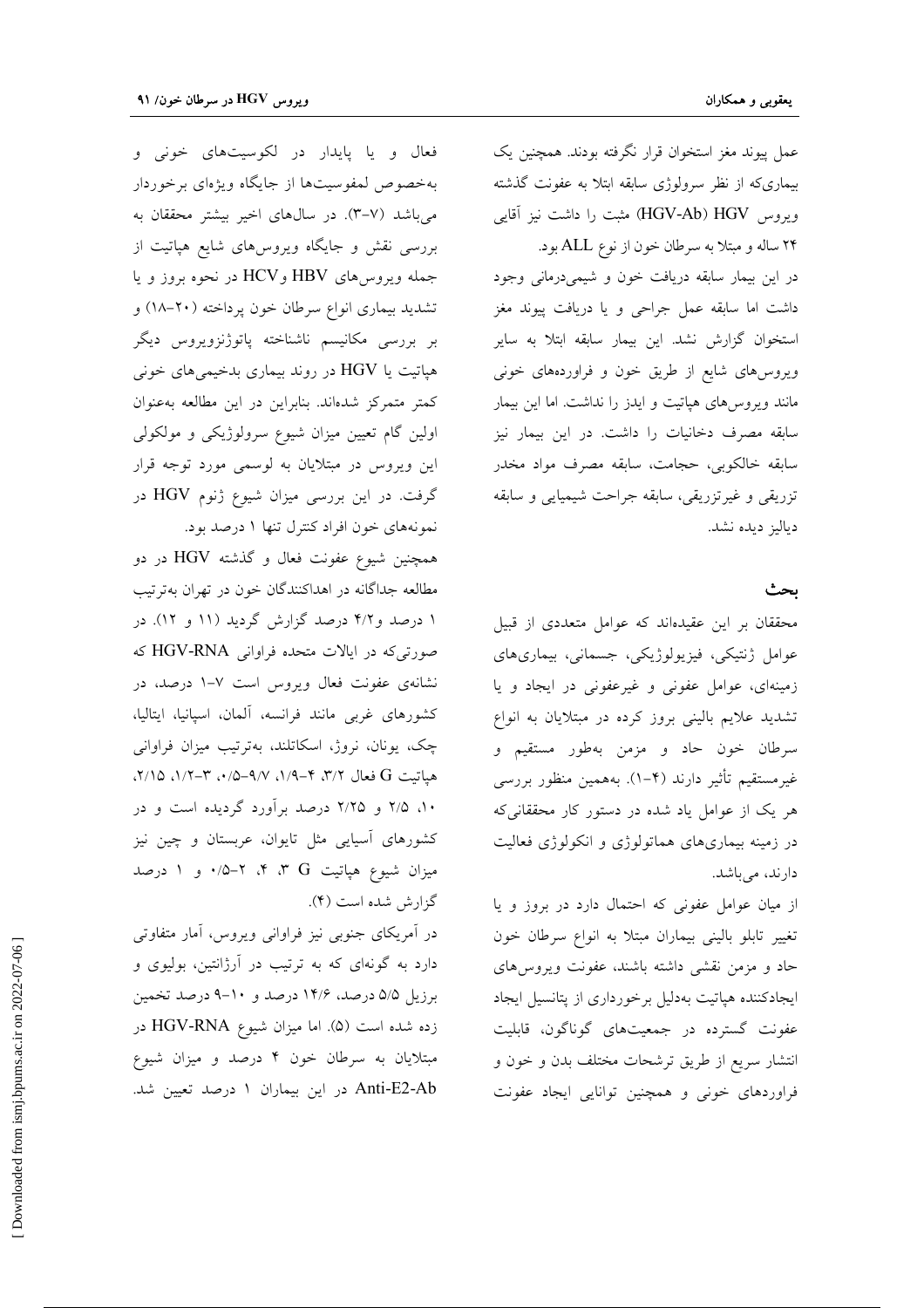مبتلایان به ویروس HIV نیز گزارش شده است (۱۳). در نهایت، شناسایی عفونت گذشته و فعال HGV در این بررسی که برای اولین بار از نوع خود در بیماران مبتلا به سرطان خون انجام می شود هر چند که از شیوع پایین این ویروس در این بیماران حکایت دارد اما می تواند توجه سایر محققان را برای مطالعه عفونت این ویروس در جمعیتهای دیگر و وسیعتر مبتلا به نقص ها و بدخیمه های خونی بهمنظور مدیریت تشخیصی و درمانی صحیحتر این گونه از بیماریها جلب كند.

## تشکر و قدردانی

در این قسمت برخود لازم دانسته تا از خانمها نرگس رضایی و ویدا مؤید و آقایان نادر کهن و مهدی روشننیا بهدلیل همکاری در جمع|وری نمونهها کمال تشكر را داشته باشيم.

#### **References:**

- 1. Visona K, Baez F, Taylor L, et al. Impact of hepatitis Band hepatitis C virus infections in a hematology-oncology unit at children hospital in Nicaragua, 1997 to 1999. Clin Diagn Lab Immunol 2002; 9: 622-6.
- 2. Takai S, Tsurumi H, Andok, et al . Prevalence of hepatitis B and C virus infection in haematological malignancies and liver injury following chemotherapy. Eur J Haematol 2005: 74: 158-65.
- 3. Cacoub P. Rosenthal E. Gerolami V. et al. Transfusion-associated TT virus co-infection in patients with hepatitis C virus is associated with type II mixed cryoglobulinemia but not with B-cell non-Hodgkin lymphoma. Clin Microbiol Infect 2003; 9: 39-44.
- 4.Zhong S, Yeo W, Tang MW ,et al. Gross elevation of TT virus genome load in the peripheral blood mononuclear cells of cancer patients . Ann N Y Acad Sci 2001; 945: 84-92.

همچنین در یک مطالعه که بر روی مبتلایان به نقص های خونی در تهران انجام شد میزان شیوع ژنوم این ویروس در بیماران تالاسمی بهترتیب ۱۲/۹ درصد (١١) و در مطالعه ديگر شيوع Anti-E2-Ab ۲۵ درصد تعیین شد (۱۸). همچنین سابقه سرولوژیکی عفونت HGV در ۳۱/۳ درصد از بیماران هموفیلی و ۲۲/۷ درصد از بیماران همودیالیزی نیز شناسایی گردید.

عفونت همزمان HGV با سایر ویروس۵ای شایع قابل انتقال از راه خون تنها در یک بیمار بهصورت عفونت همزمان HBV وHBV تشخيص داده شد. در صورتی که عفونت همزمان این ویروس با HCV در در مبتلایان به لنفوم غیرهوچکین (۱۴)، در بیماران لمفوم هوچکين (١٩) و در گيرندگان پيوند مغز استخوان (١٧) گزارش شده بود. عفونت همزمان این ویروس با عفونت HCV در بیماران همودیالیزی، هموفیلی و تالاسمی نیز در ایران گزارش شده بود (١٢). همچنین عفونت این ویروس در ۱۵/۵ درصد از

- 5. Pavlova BG, Heinz R, Selim U,et al. Association of GB virus C (GBV-C) hepatitis G virus (HGV) with hematological disease of different malignant potential . J Med Virol 1999; 57: 361-6.
- 6.Pagano JS, Blaser M, Buendia MA, et al .Infectious agents and cancer: criteria for causal relation. Semin Cancer Biol 2004; 14: 453-71.
- 7. Minton J. Igbal A. Eskiturk A. et al. Hepatitis G virus infection in lymphoma and in blood donors. J Clin Pathol 2005; 51: 675-8.
- 8.Knipe DM, Howley PM, editors. Fields virology. 5th ed. Lippincott Williams and Wilkins, 2007.
- 9.Linnen J, Wages JJ, Zhang-Keck ZY, et al. Molecular cloning and disease association of hepatitis G virus: a transfusion-transmissible agent. Science 1996; 271: 50-8.
- 10. Kupfer B, Ruf T, Matz B, et al ; Comparison of GB virus C, HIV, and HCV infection